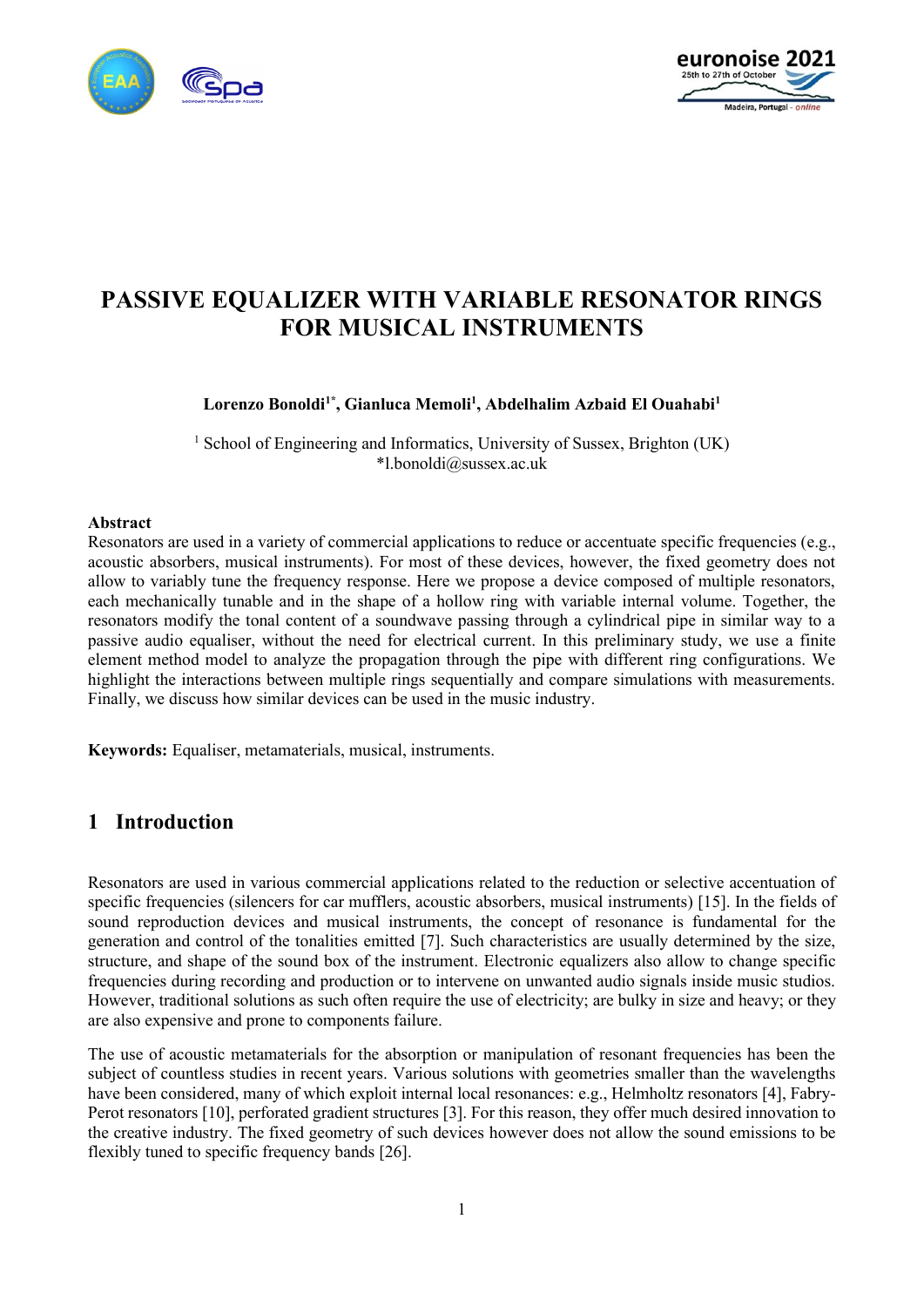

In this document we propose an acoustic meta-structure consisting of a serial chain of tunable resonators [\(Figure 1\)](#page-1-0) that allows to modify the tonal content of an acoustic beam passing through a cylindrical section tube. The purpose of this device is to intervene on the output signal in a manner like an electronic passive equalizer [10]. The introduction of tunable resonant elements aims at passively varying the flexibility of the equalization settings produced by an instrument, sound, or a speaker to control its tonal emission.

Firstly, we run simulation models with ring geometries with different diameters (60 and 90 mm) to how the AMT structure reduces an acoustic wavefront passing through cylindrical sections of different sizes. Finally, we measured the AMT performance in a solid model through a laboratory test and compared it to an identical simulation finding good agreement between the simulation and the experimental results.



Figure 1: The tunable resonator described in this study, applied to an acoustic guitar sound hole.

## <span id="page-1-0"></span>**2 Model design**

Extensive academic research has been focusing in recent times on creating innovative acoustic materials to increase broadband absorption while reducing geometrical footprint and weight [2],[5],[11],[12],[13],[20],[26]. Traditional porous materials have a high absorption coefficient due to viscous dissipation near the material surface and heat conduction through solids. However, such dissipation is a quadratic function of frequency and weakens at low frequencies [9]. By exploiting local resonances, acoustic metamaterials (AMMs) can be designed to obtain near-perfect absorption at subwavelength scales: however, the results are generally narrow band in nature  $[1]$ , $[2]$ , $[4]$ , $[12]$ , $[13]$ .

In this work, we apply some of the learned lessons to the conceptual design of a product, with the aim of estimating how to manufacture innovative solutions to be introduced into the music audio sector at a later stage [7],[8]. Specific aspects such as underlying physics[22], complexity of the geometrical structure [24], intended and potential applications, manufacturing techniques, theoretical modelling [18],[19],[23], testing methodology and experimental results were analyzed. This exercise identified a passive equalizer (EP) as a first potential product.

The EP was performed using Sketchup Pro 2020 [\(Figure 1\)](#page-1-0). Despite being inspired by previous solutions  $([1],[2],[4],[10],[11])$  the geometry of the EP presents some innovations:

- 1. The annular resonator's volume can be easily modified, varying the resonance frequency in real time or with preset settings.
- 2. A choice of interactive disks can be used to change the overall effect on the emitted frequency bands.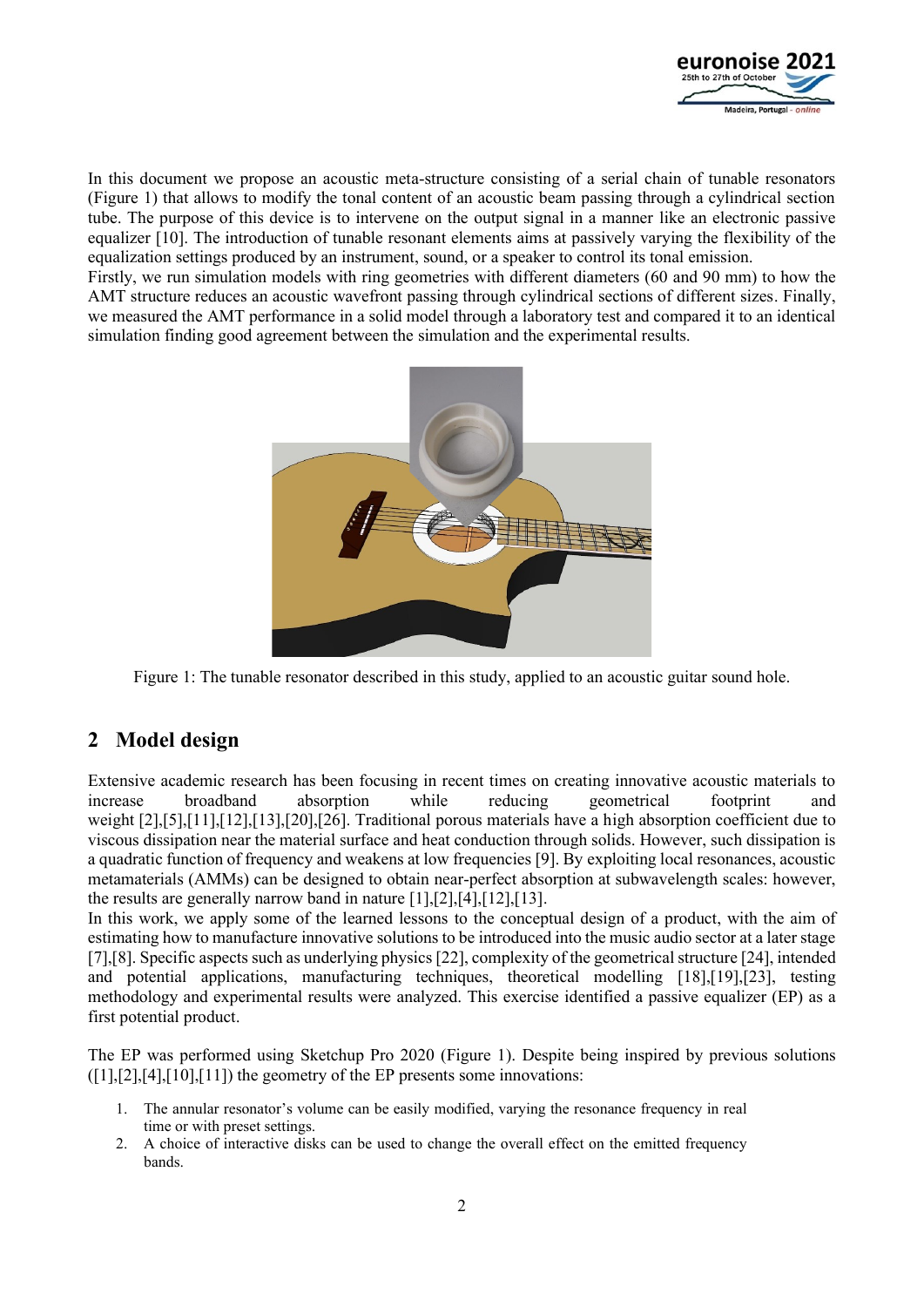

The internal volume of each ring's resonance chamber can also be varied, if needed, stacking multiple modules into a single ring structure, therefore increasing the overall internal height by multiples of a single ring. The preliminary study aims to optimize dimensions and sound reduction values related to the range of frequencies considered. The planar section of the EP can be seen in [Figure 2.](#page-2-0) The orange dotted insert highlights:

- 1. The passage opening between the central section of the ring and the resonator.
- 2. The fixed internal partition of the resonator.

In the blue solid insert one can see the movable partition, the rotation of which in relation to the fixed partition allows to change the volume of the chamber at intervals of ten degrees between 10 and 350 degrees.



<span id="page-2-0"></span>Figure 2: Plan section of the EP showing the fixed partition (blue solid line) and the fixed partition with the adjacent resonator opening (dotted orange line).

# **3 SIMULATIONS**

#### **1.1 Single ring model - 60 mm internal diameter**

A single ring model was created for an initial simulation using COMSOL Multiphysics 5.5 Acoustics module [\(Figure 3\)](#page-2-1). The sections constituting the central cylindrical opening, the volume of the resonator and the inlet passage of the resonator were assigned to the sound pressure physics in the frequency domain. Hard boundaries were set at the interface between the object and the air surfaces.



<span id="page-2-1"></span>Figure 3: COMSOL model showing a port at the upper output surface of a single resonator ring.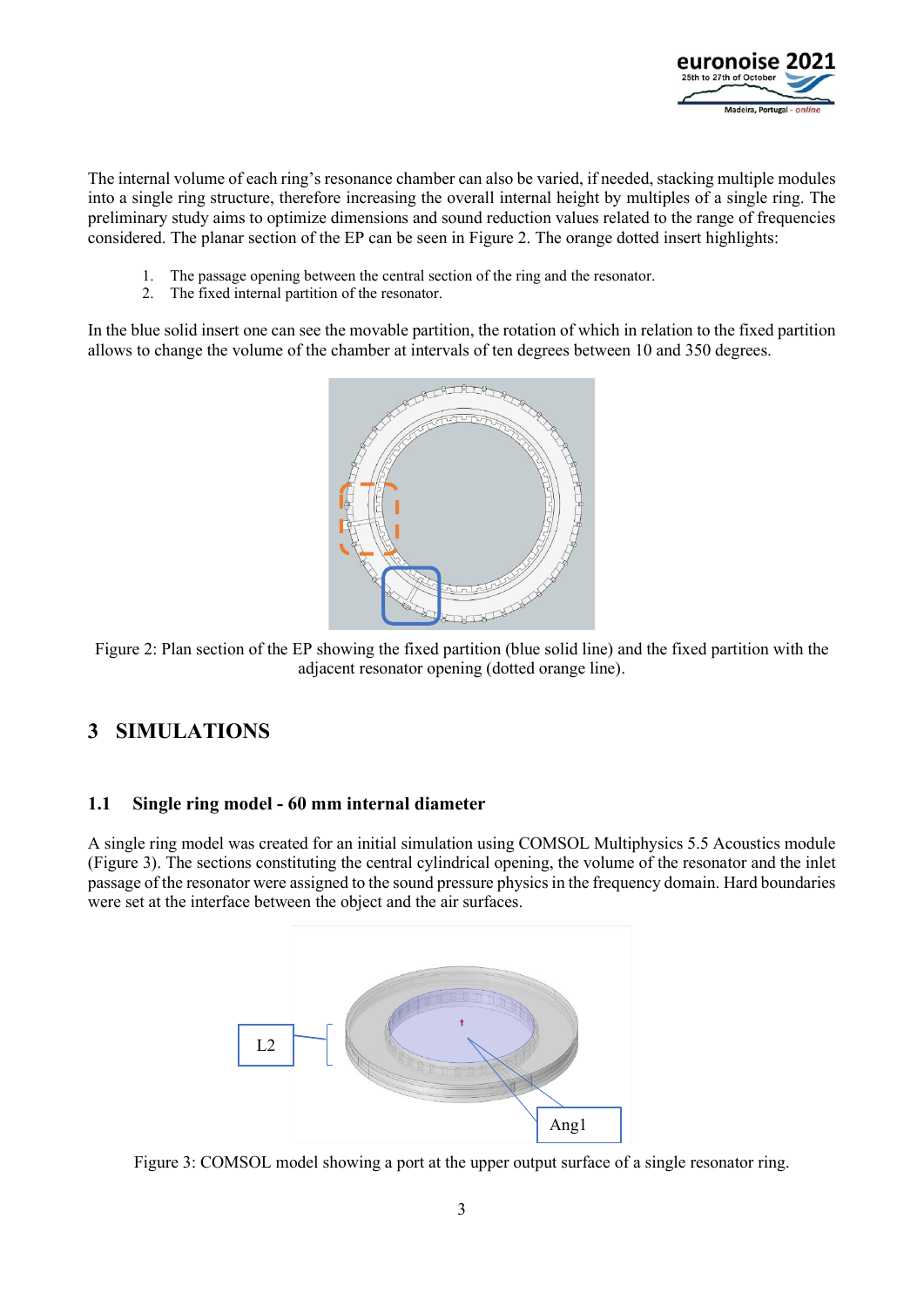

The model was converted to a mesh with elements of maximum size  $\lambda$  min/6 (where  $\lambda$  min is the shortest wavelength used in the simulation). Thermo-viscous physics were disregarded in this simulation. The AMT's transmission loss values (TL) were calculated, using inlet and outlet ports, as a function of the movable partition at 10 deg intervals rotation (Ang1 parameter), for frequencies between 40 and 5000 Hz at intervals of 1/24 octaves. The resulting TL peaks for individual frequency/Ang1 combinations can be seen in [Figure 4.](#page-3-0) This simulation showed that for certain specific frequency there is at least one position of maximal effect. The study was replicated by assigning variable parameter values between 1 and 8 mm to the resonator height parameter L2. The overall results of the parametric study, highlighted by the graph in [Figure 5,](#page-3-1) suggest excellent potential between 1.6/2 kHz with L2 = 5 mm to be confirmed with experimental results on prototypes.



<span id="page-3-0"></span>Figure 4: TL value peaks at relative frequencies with fixed height parameter  $L2 = 4$  mm



<span id="page-3-1"></span>Figure 5: TL values (0-30 dBs) with parameter L2 (resonator's height) between 1 and 8 mm (Y axis) and parameter Ang1 between -170 and 170 degrees (not shown)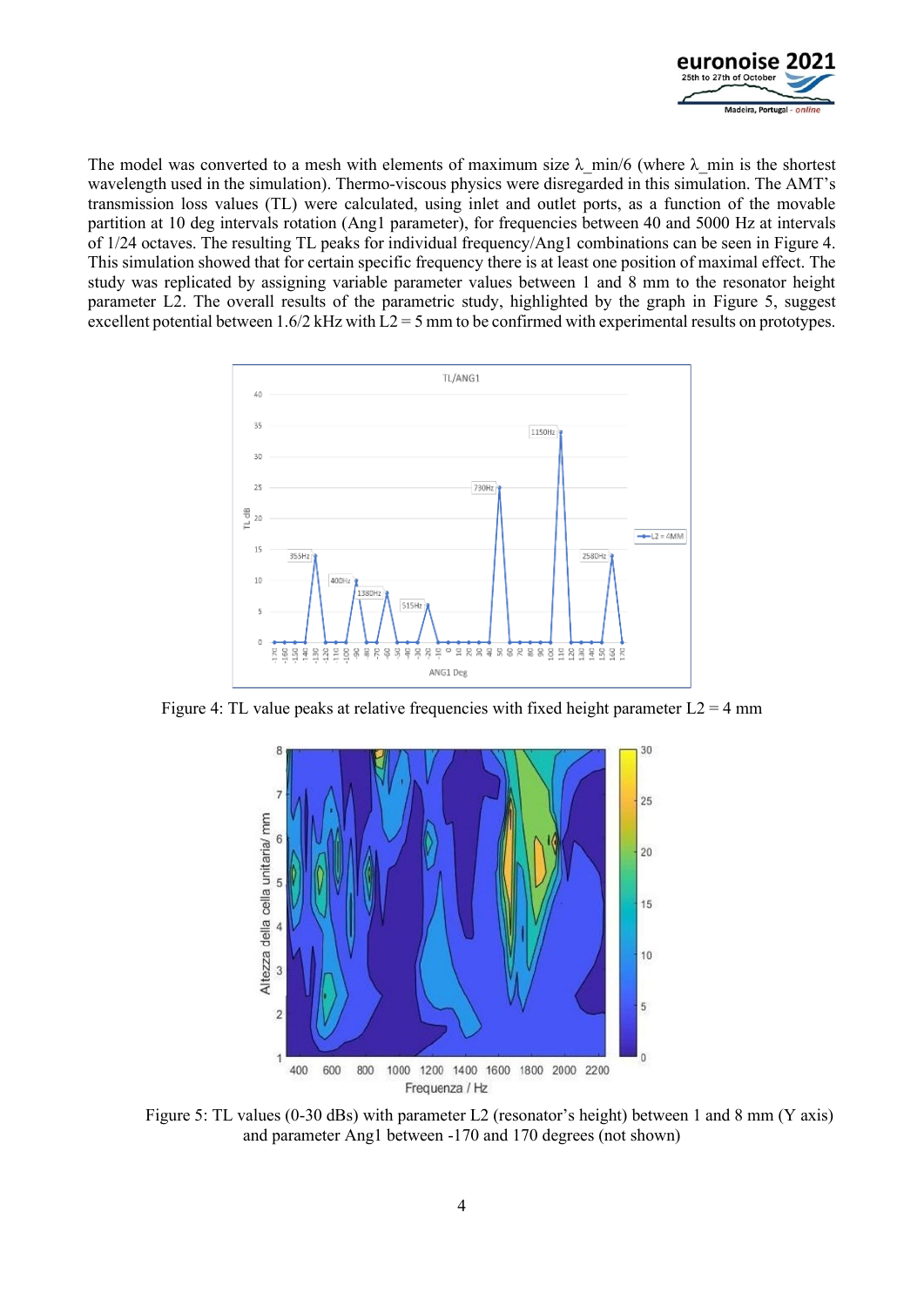

#### **1.2 Double ring 90 mm internal diameter**

It was then decided to manufacture a prototype for experimental testing and compare the results with an identical model simulation. To simulate the average dimensions of an acoustic guitar sound hole, a 90 mm diameter dimensions was chosen for the internal air passage cylinder. The Sketchup 2020 Pro layout [\(Figure](#page-4-0)  [6\)](#page-4-0) was turned into a solid object using a 500 mm long acrylic pipe section with 90 mm internal diameter to channel the emission of a car speaker model JVC CSJ520X speaker sound source through the AMT central opening. A base with slotted supports was manufactured using a laser cutter, preventing the test system from moving; a double ring metamaterial composed of three 3d printed plastic parts, externally sealed with adhesive acoustic tape. To guarantee acoustic leakage-free results, acoustic tape was also attached to the metamaterial's pipe connectors faces, the interface between the acrylic pipe and the supports, the gap between the enclosure and the speaker mounting plate.

#### **1.2.1 Experimental Test**

An omni-directional microphone (1/2'' free field, model Norsonic, type 1201/30323) was attached to a 3d-printer adapted for noise mapping and used to scan the acoustic sound pressure levels (SPL) generated by the speaker through the AMT. Received signals were acquired using a Picoscope 2200b and acquisition software developed for the purpose. An arbitrary wavefront generator (AWG) was used to generate a 20 μs square pulse source signals, recorded with a resolution of 0.7 μs for 5.7 ms. A program compiled in Matlab was developed to compute the transfer function between the measurements.

To limit the rear dipolar transmission effects, the speaker was enclosed with a box utilizing internal metabricks [21] [\(Figure 6\)](#page-4-0). We measured a SPL difference of 33 dBs at 6 kHz between the cylinder outlet front and the rear of the metamaterial enclosure using a calibrated DIGI++ Analyzer app. The test was run positioning the microphone at 10 mm along the Y axis centered on the metamaterial outlet, at frequencies between 300 Hz and 20 kHz. Results with and without the metasurface were compared to obtain TL values generated at the AMT outlet level.



Figure 6: Experimental test layout, showing the speaker, the enclosure, the pipe, the AMT, and the microphone locations.

<span id="page-4-0"></span>The AMT's internal partition were set in the A/J configurations shown on [Table 1.](#page-5-0) The resonators inlet passages relative locations can be seen in [Figure 7,](#page-5-1) while the individual rings Ang = 0 deg reference points are shown in [Figure 9.](#page-5-2) It can be noted that, as the angle between the two inlet passages changes accordingly to the Ang1 and Ang2 values, the interaction between the two passages creates a peak resonance at 3114 Hz with Ang $2 = 90$  deg (blue solid insert in [Figure 10\)](#page-6-0).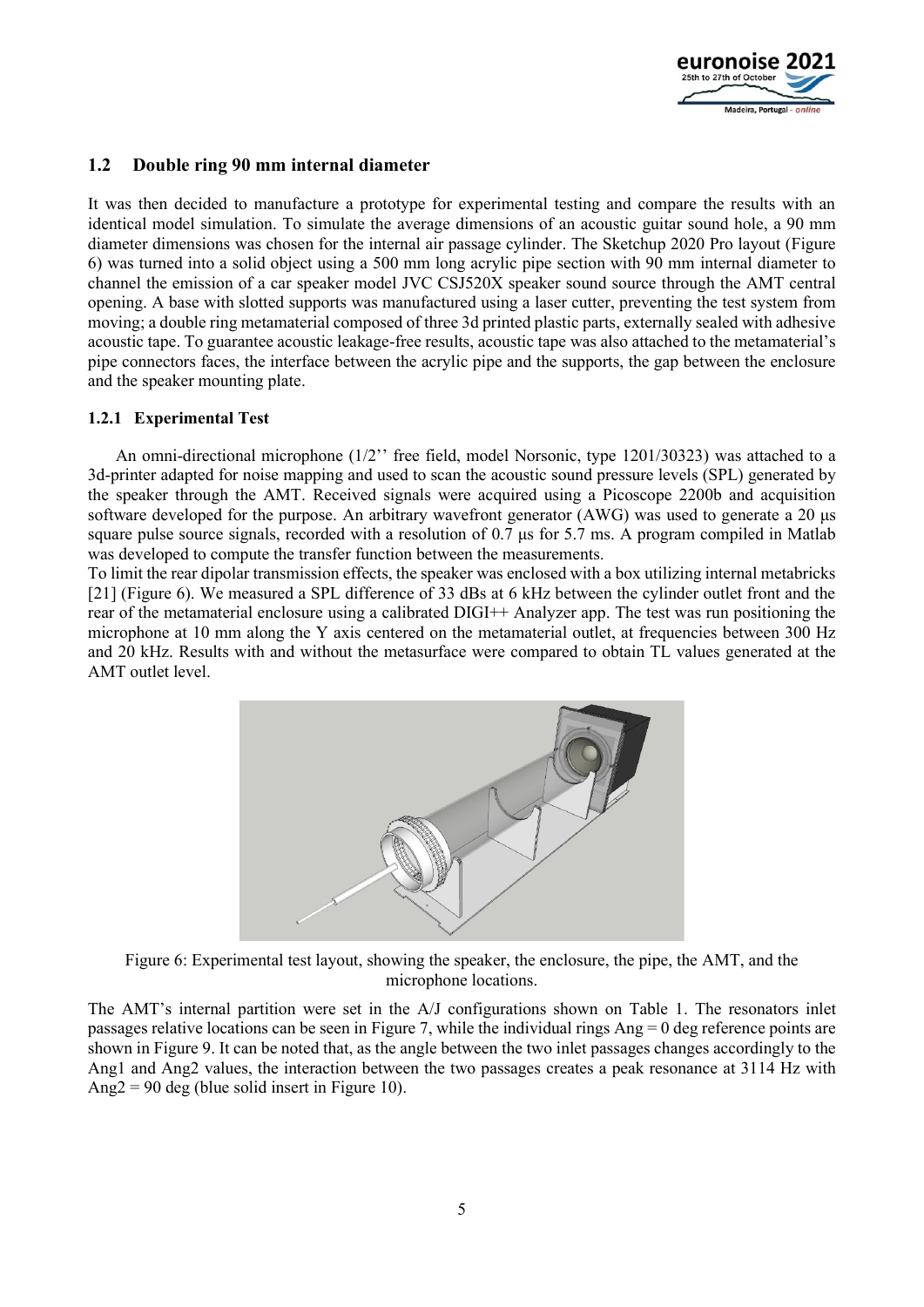



Figure 7: Resonator rings inlet passages at Ang1 = 90 deg and Ang2 = 90 deg (Table 1/A)

<span id="page-5-1"></span>

Figure 8: Resonator rings inlet passages at Ang1 = 270 deg and Ang2 = 90 deg (Table 1/F)



<span id="page-5-2"></span><span id="page-5-0"></span>Figure 9: Ang1 and Ang2 0 deg reference positions with Table 1/A values

| 1 WO 1 9 1       |                      |          |
|------------------|----------------------|----------|
|                  | ANG <sub>2</sub> deg | ANG1 deg |
| A                | 10                   | 90       |
| $\boldsymbol{B}$ | 10                   | 180      |
| $\mathcal{C}$    | 10                   | 270      |
| D                | 90                   | 90       |
| E                | 90                   | 180      |
| $\boldsymbol{F}$ | 90                   | 270      |
| G                | 100                  | 280      |
| H                | 180                  | 90       |
|                  | 180                  | 180      |
|                  | 180                  | 270      |

Table 1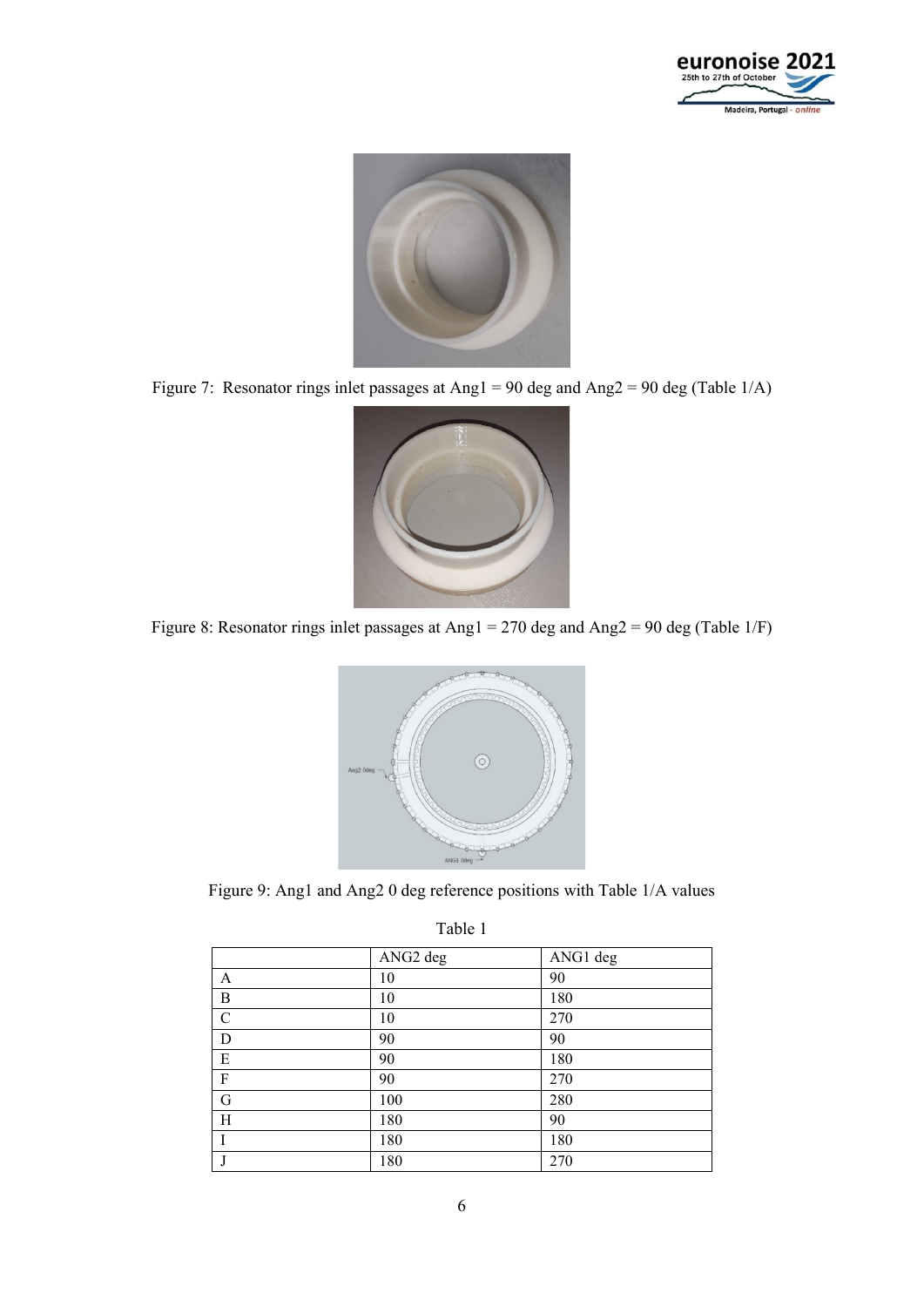

The TL values, indicated i[n Figure 10,](#page-6-0) show some indicative results at 778.5 Hz with Ang1 = 270 deg / Ang2  $= 90$  deg and Ang1 = 90 deg / Ang2 = 10 deg. This result was investigated running a COMSOL simulation on a model with similar geometry [\(Figure 11\)](#page-6-1): although significantly lower in TL value (1.4 dB against 8 dB), the comparison between the laboratory test and the FEM simulation showed close agreement at 775 Hz.



<span id="page-6-0"></span>Figure 10: TL dB values with Ang2 = 90 deg and 10 deg, Ang1 = 90/180/270 deg. The blue solid insert indicates different TL values at 3114 Hz with changes in the resonators' inlets relative positions.



Figure 11: COMSOL model replicating experiment test setup at 775 Hz.

<span id="page-6-1"></span>

Figure 12: TL value peak at 775 Hz in COMSOL model.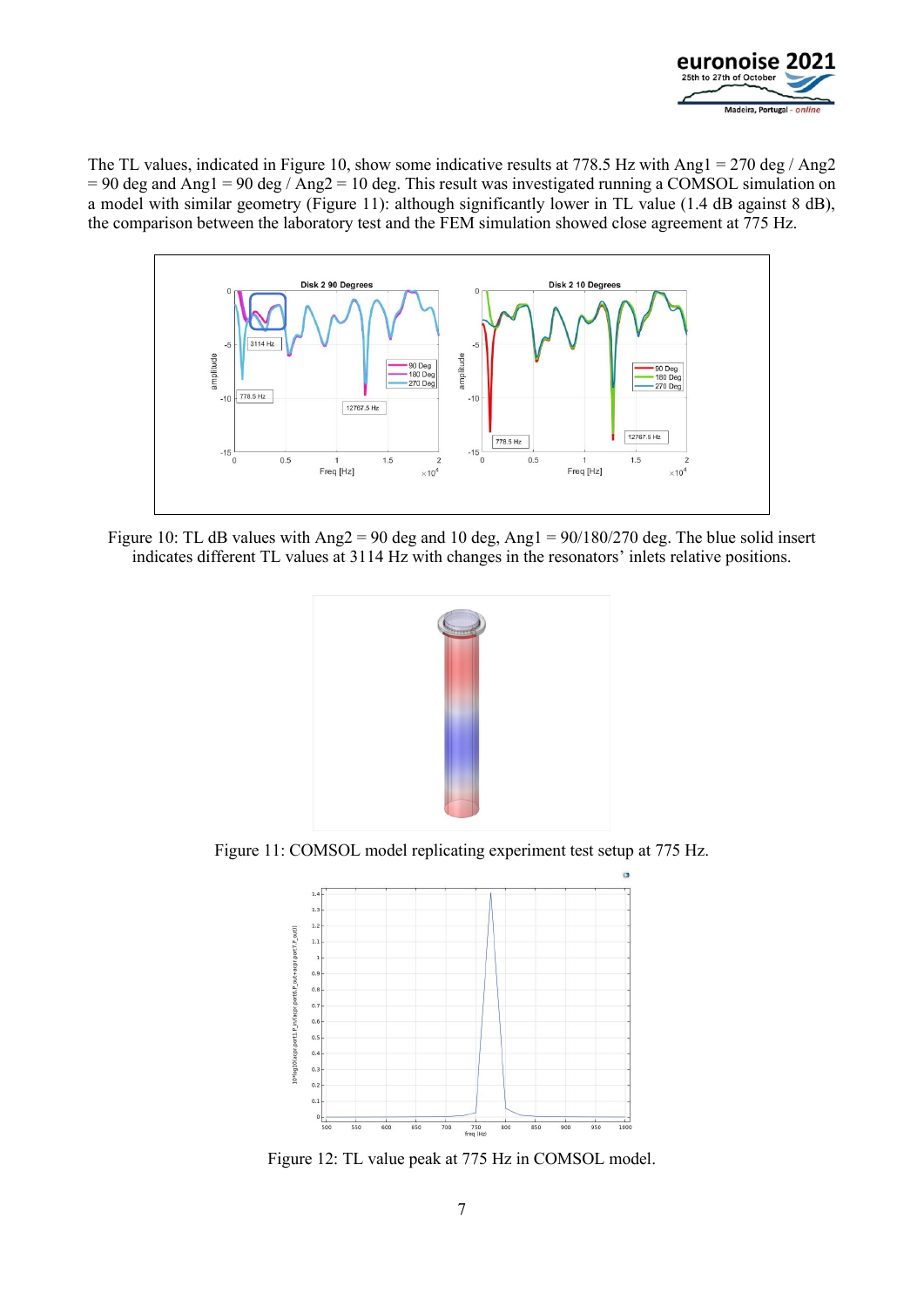

## **4 Conclusions**

In this project, we explored how acoustic metamaterials can be incorporated into creative tools used in recording studios and music venues (e.g., music instruments, speakers, amplifiers, stage monitors) to control the frequency range in acoustic instruments, focus or direct their projection and increase their volume, and improving clarity at distance. At present, more complex models are being developed. Further studies will be carried out on multiple disk systems, with elongated wave guide, etc. Combined geometries will be explored in future studies through the incorporation of flexible labyrinthine internal structures, intercommunicating openings, and baffles. The metamaterial structure could potentially be able to intervene on a music instrument or audio speaker output signal in a similar way to a passive audio equalizer without the use of electric current [\(Figure 13\)](#page-7-0). The interaction between multiple rings with variable parameters would benefit from the creation of an analytical model to allow the optimization of the geometric dimensions used according to the required results in terms of attenuation levels on specific frequencies.

The COMSOL simulations were coherent in terms of transmission loss values, although the results greatly vary between the 60 mm and 90 mm diameter models. This will be the subject of future studies: However, the laboratory comparative test showed reasonable agreement, although the interaction mechanisms between the resonators rings need further investigation.



Figure 13

#### <span id="page-7-0"></span>**Acknowledgements**

GM and AAEO acknowledge funding from the UKRI funded project "AURORA" EP/S001832/1. LB acknowledges funding through a bursary at the University of Sussex.

I would like to thank Letizia Chisari (Metasonixx Ltd) for helping to refine the COMSOL simulations and Yuanyan Zhao (University of Sussex) for setting up the 3d printer software to execute the laboratory tests measurements.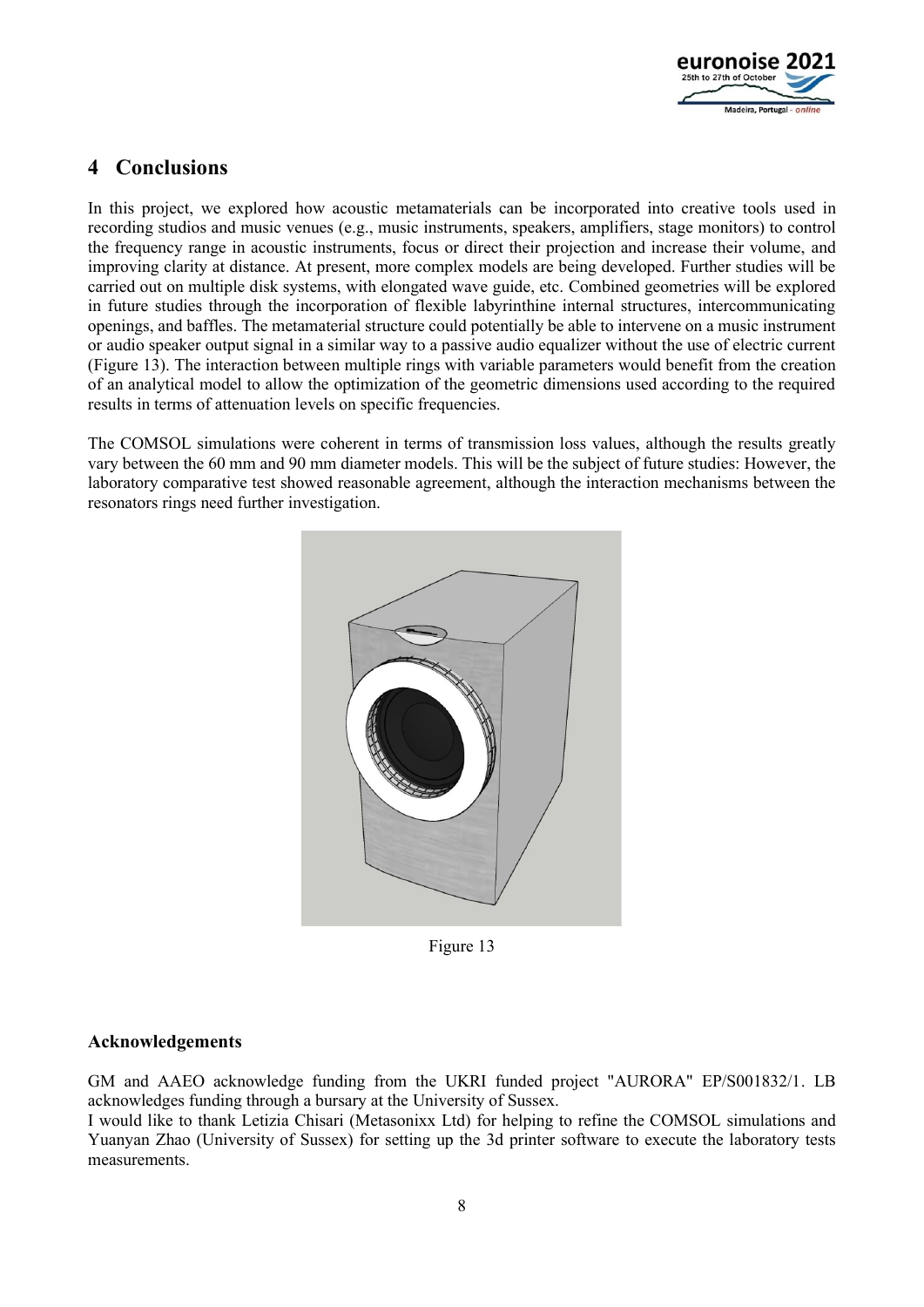

### **5 Bibliography**

- [1] Y. Zhu and B. Assouar, "Multifunctional acoustic metasurface based on an array of Helmholtz resonators," *Physical Review B,* vol. 99, no. 17, p. 174109, 2019.
- [2] M. Yang, S. Chen, C. Fu and P. Sheng, "Optimal sound absorbing structures," *Journal of the Acoustical Society of America,* vol. 32, no. 1, pp. 3575-3575, 2017.
- [3] Y. Ye, M. Ke, Y. Li, T. Wang and Z. Liu, "Focusing of spoof surface-acoustic-waves by a gradient-index structure," *Journal of Applied Physics,* vol. 114, no. 15, p. 154504, 2013.
- [4] L. Zhao and S. Zhou, "Compact Acoustic Rainbow Trapping in a Bioinspired Spiral Array of Graded Locally Resonant Metamaterials," *Sensors,* vol. 19, no. 4, p. 788, 2019.
- [5] S. Huang, Z. Zhou, D. Li, T. Liu, X. Wang, J. Zhu and Y. Li, "Compact broadband acoustic sink with coherently coupled weak resonances," *Chinese Science Bulletin,* 2019.
- [6] C. Casarini, B. Tiller, C. Mineo, C. MacLeod, J. F. C. Windmill and J. C. Jackson, "Enhancing the Sound Absorption of Small-Scale 3-D Printed Acoustic Metamaterials Based on Helmholtz Resonators," *IEEE Sensors Journal,* vol. 18, no. 19, pp. 7949-7955, 2018.
- [7] T. Liu, S. Liang, F. Chen and J. Zhu, "Inherent losses induced absorptive acoustic rainbow trapping with a gradient metasurface," *Journal of Applied Physics,* vol. 123, no. 9, p. 091702, 2018.
- [8] S., Degraeve; J., Oclee-Brown, "Metamaterial Absorber for Loudspeaker Enclosures," *AES 148th Convention, Online,* pp. 1-9, 2020 June 2-5.
- [9] M. Planitz, W. H. Press, B. P. Flannery, S. A. Teukolsky and W. T. Vetterling, "Numerical Recipes: The Art of Scientific Computing," *The Mathematical Gazette,* vol. 71, no. 456, pp. 167-168, 1987.
- [10] C. Zhou, B. Yuan, Y. Cheng, Y. Cheng, X. Liu and X. Liu, "Precise rainbow trapping for low-frequency acoustic waves with micro Mie resonance-based structures," *Applied Physics Letters,* vol. 108, no. 6, p. 063501, 2016.
- [11] J. Yang, J. S. Lee, H. R. Lee, Y. J. Kang and Y. Y. Kim, "Slow-wave metamaterial open panels for efficient reduction of low-frequency sound transmission," *Applied Physics Letters,* vol. 112, no. 9, p. 091901, 2018.
- [12] M. R. Stinson, "The propagation of plane sound waves in narrow and wide circular tubes, and generalization to uniform tubes of arbitrary cross-sectional shape," *Journal of the Acoustical Society of America,* vol. 89, no. 2, pp. 550-558, 1991.
- [13] R. Ghaffarivardavagh, J. Nikolajczyk, S. W. Anderson and X. Zhang, "Ultra-open acoustic metamaterial silencer," *Journal of the Acoustical Society of America,* vol. 145, no. 3, pp. 1726-1726, 2019.
- [14] Z. Yifan, F. Shi-Wang, C. Liyun, D. Krupali and B. Assouar, "Acoustic Meta-Equalizer," *Phys. Rev. Applied,* vol. 14, p. 014038, 2020.
- [15] C. Christabel, B. Shubhi, M. Niko and S. Sriram, "Fabricating and Assembling Acoustic Metamaterials and phononic crystals," *advanced engineering materials,* vol. 23, no. 2, 2021.
- [16] "Metamaterials: how can the UK develop successful supply chains and deliver next generation products?," 2019. [Online]. Available: https://ktn-uk.co.uk/news/metamaterials-how-can-the-uk-develop-successfulsupply-chains-and-deliver-next-generation-products.. [Accessed Metamaterials: how can the UK develop successful supply chains and deliver next generation products? 1 2020].
- [17] N., Jiménez; V., Romero-García; V., Pagneux; J.-P., Groby, "Rainbow-trapping absorbers: Broadband, perfect and asymmetric sound absorption by subwavelength panels for transmission problems," *Scientific Reports,* no. 7, 2017.
- [18] J. W. Creswell, Research Design, Thousand Oaks: SAGE Publications, 2014.
- [19] O. Quevedo-Teruel, C. Hongsheng, D.-R. Ana, G. Gurkan, G. Anthony, M. Gabriele, M. Enrica, M. Stefano, E. George V, C. Michael, Z. Nikolay, P. Nikitas and C. Sajid, "Roadmap on metasurfaces," *Journal of optics,* vol. 21, no. 7, 2019.
- [20] N., Jiménez; W., Huang; V., Romero-García; V., Pagneux; J.-P., Groby, "Ultra-thin metamaterial for perfect and quasi-omnidirectional sound absorption," *AIP,* vol. 109, no. 12, 2016.
- [21] G., Memoli; L., Chisari; J.P., Eccles; M., Caleap; B.W., Drinkwater; S., Subramanian, "Vari-Sound:a varifocal lens for sound," in *CHI 2019*, Glasgow, 2019.